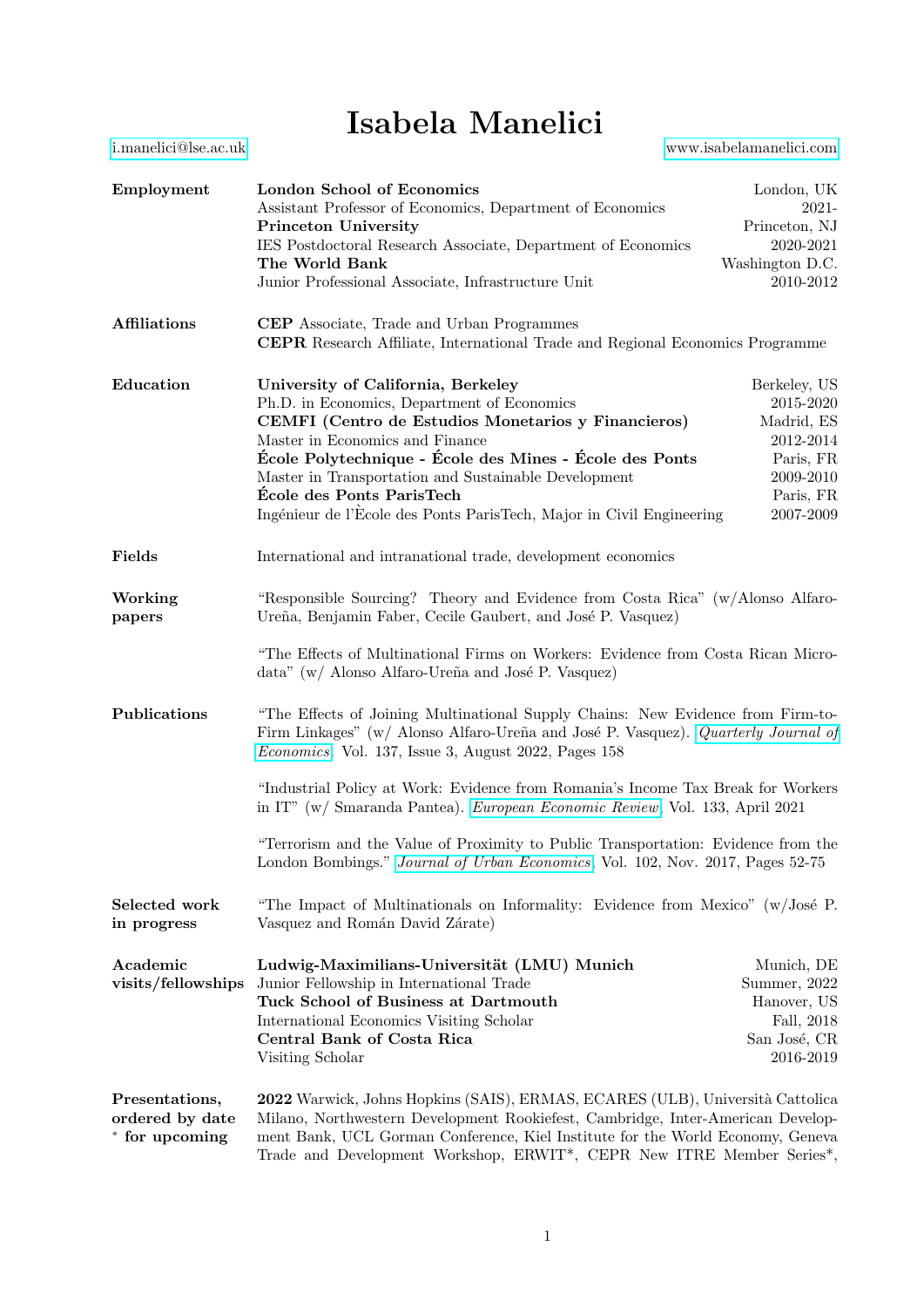NBER Development Economics Summer Institute\*, Trade Policy Research Forum\*, Paris Trade Seminar (PSE/Sciences Po/INRAE)\*

|                                   | <b>2021</b> Structural Transformation and Economic Growth (STEG) Annual Conference,<br>University of Virginia, Munich International Economics Seminar, Boston College, "The<br>Visible Hand" Podcast Episode, Chicago PhD Trade Class (Guest Lecture), "Firm-to-<br>Firm Trade and International Production Networks" (hosted by GEP Nottingham and<br>CEPR), NBER International Trade & Investment Summer Institute, IESR Workshop<br>on "Supply Chain and Buyer-Seller Networks in Developing Countries", Richmond<br>Fed, US Census Bureau's Center for Economic Studies, "Women in International Eco-<br>nomics" Second Annual Conference, CEPR "Women in Economics - Advancing Re-<br>search in Economics", São Paolo School of Economics FGV, Toronto Economics, Oxford<br>Applied Micro seminar, BCCR, Columbia International Trade and Spatial Economics<br>seminar, European Bank for Reconstruction and Development, University of Oslo |      |
|-----------------------------------|---------------------------------------------------------------------------------------------------------------------------------------------------------------------------------------------------------------------------------------------------------------------------------------------------------------------------------------------------------------------------------------------------------------------------------------------------------------------------------------------------------------------------------------------------------------------------------------------------------------------------------------------------------------------------------------------------------------------------------------------------------------------------------------------------------------------------------------------------------------------------------------------------------------------------------------------------|------|
|                                   | 2020 Yale Growth Center "Trade and Development" Conference, West Coast Trade<br>Workshop, China Star Tour (hosted by ShanghaiTech University and Fudan Univer-<br>sity), Penn State Trade & Development Seminar, MIT/Harvard Development/Trade<br>Seminar, Princeton IES Seminar, Wilfrid Laurier University, Ronald W. Jones Mini-<br>Conference in International Trade and Macroeconomics + Virtual International Trade<br>and Macro Seminar, 5th Zurich Conference on Public Finance in Developing Countries,<br>Workshop on International Economic Networks (WIEN)                                                                                                                                                                                                                                                                                                                                                                            |      |
|                                   | 2020 recruiting seminars Bocconi, NY Federal Reserve, Harvard Business School,<br>Duke, LSE, World Bank DECRG, Brown, Harvard, Northwestern Kellogg, Chicago<br>Booth, Georgetown McDonough, MIT Sloan, Notre Dame                                                                                                                                                                                                                                                                                                                                                                                                                                                                                                                                                                                                                                                                                                                                |      |
|                                   | 2019 UC Berkeley, LSE. 2018 NBER "Firms, Networks, and Trade" Conference, IN-<br>CAE Business School, National Bank of Romania, UC Berkeley, IGC and Stanford<br>Center on Global Poverty and Development "Firms, Trade and Development" Con-<br>ference. 2017 UC Berkeley. 2016 UC Berkeley, UEA Annual Meeting. 2015 UC<br>Berkeley. 2014 CEMFI, Columbia                                                                                                                                                                                                                                                                                                                                                                                                                                                                                                                                                                                       |      |
| Teaching                          | CES Guest Lectures for PhDs at LMU Munich<br>"Firms, Trade, and Development." Jointly taught w/ Jose P. Vasquez<br>London School of Economics                                                                                                                                                                                                                                                                                                                                                                                                                                                                                                                                                                                                                                                                                                                                                                                                     | 2022 |
|                                   | Lecturer for EC315 Undergraduate International Economics<br>2022, 2023<br>Lecturer for EC532 MRes/PhD International Economics<br><b>UC</b> Berkeley<br>Teaching Assistant for C181 Undergraduate International Trade<br>$2016 - 2018$                                                                                                                                                                                                                                                                                                                                                                                                                                                                                                                                                                                                                                                                                                             | 2022 |
| Awards,<br>grants,<br>fellowships | <b>2021</b> Structural Transformation & Economic Growth (STEG) Research Grant £15,000<br>2020 China Star Tour; Journal of Development Economics Award; UC Berkeley De-<br>partment of Economics Graduate Student Award for Public Policy Research; Best<br>Graduate Student Submission at the West Coast Trade Workshop<br>2019-2020 Center for Equitable Growth Continuing Student Fellowship, Tuition Fees<br>and Stipend for One Semester; Opportunity Lab, Promoting Opportunity and Growth<br>through Place-Based Policies Initiative \$5,000<br>2019+2018+2016 Clausen Center Grant Award for Doctoral Research (UC Berke-<br>ley), $$4,000 + $5,000 + $3,000$                                                                                                                                                                                                                                                                              |      |
|                                   | $2018-2019 + 2017-2018$ Burch Center for Tax Policy and Public Finance Fellowship,<br>Tuition Fees and Stipend for One Semester per Academic Year<br>$2018-2019 + 2017-2018$ Exploratory Research Grants from PEDL (CEPR / DFID                                                                                                                                                                                                                                                                                                                                                                                                                                                                                                                                                                                                                                                                                                                   |      |
|                                   |                                                                                                                                                                                                                                                                                                                                                                                                                                                                                                                                                                                                                                                                                                                                                                                                                                                                                                                                                   |      |